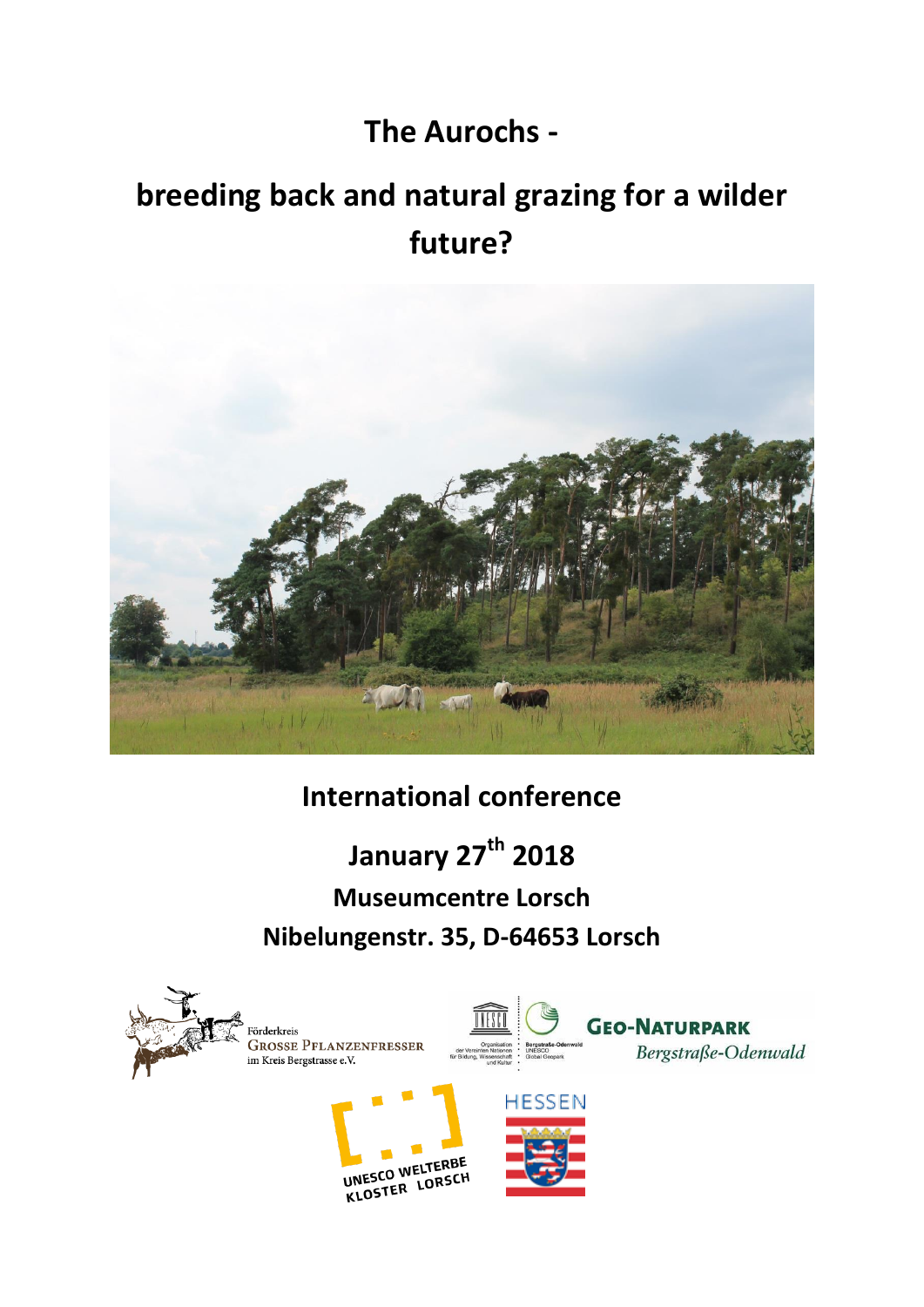## **Short description**

This conference has the purpose to bring together the larger breeding back projects on the extinct Aurochs (Taurus, TaurOs, Auerrind) to discuss the current breeding situation and possibilities of cooperation in the middle- or longterm. Furthermore it will focus on recent research on the Aurochs, genetic resources of old cattle breeds and the important role of natural grazing projects in Europe

# **Preliminary Conference - Schedule**

| 8:30            | Opening conference office                                                                                                                 |
|-----------------|-------------------------------------------------------------------------------------------------------------------------------------------|
| 9:30            | Greeting and Introduction<br>(Claus Kropp)                                                                                                |
| Panel 1         | 'Breeding back' the Aurochs                                                                                                               |
| $10:00 - 10:30$ | Breeding back an aurochs-like breed: Use of phenotypes and molecular data<br>(Dr Richard Crooijmans)                                      |
| $10:30 - 11:00$ | Auerrind and Tauros: deextinction or reconstruction?<br>(Dr. Hans Lenstra)                                                                |
| coffee and tea  |                                                                                                                                           |
| $11:30 - 12:00$ | Die Züchtung des Taurusrindes als Abbild des Auerochsen<br>(Dr. Margret Bunzel-Drüke/Olaf Zimball)                                        |
| $12:00 - 12:30$ | The Tauros programme in action<br>(Ronald Goderie)                                                                                        |
| $12:30 - 13:00$ | The Auerrind Project<br>(Claus Kropp)                                                                                                     |
| lunch           |                                                                                                                                           |
| Panel 2         | <b>Natural Grazing</b>                                                                                                                    |
| $14:00 - 14:30$ | Natural grazing: reconnecting forests and grasslands<br>(Wouter Helmer)                                                                   |
| $14:30 - 15:00$ | "Wilde Weiden" - benefits for nature, climate and water<br>(Edgar Reisinger)                                                              |
| $15:00 - 15:30$ | Natural grazing with Sayaguesa cattle in heather and woodland Reserve "Het<br>Planken Wambuis" in the Netherlands<br>(Peter van Genejgen) |
| coffee and tea  |                                                                                                                                           |
| $16:00 - 16:30$ | Wilde Weiden in der Lippeaue - Naturentwicklung mit Taurus-Rindern, Koniks<br>und Przewalskis<br>(Matthias Scharf)                        |